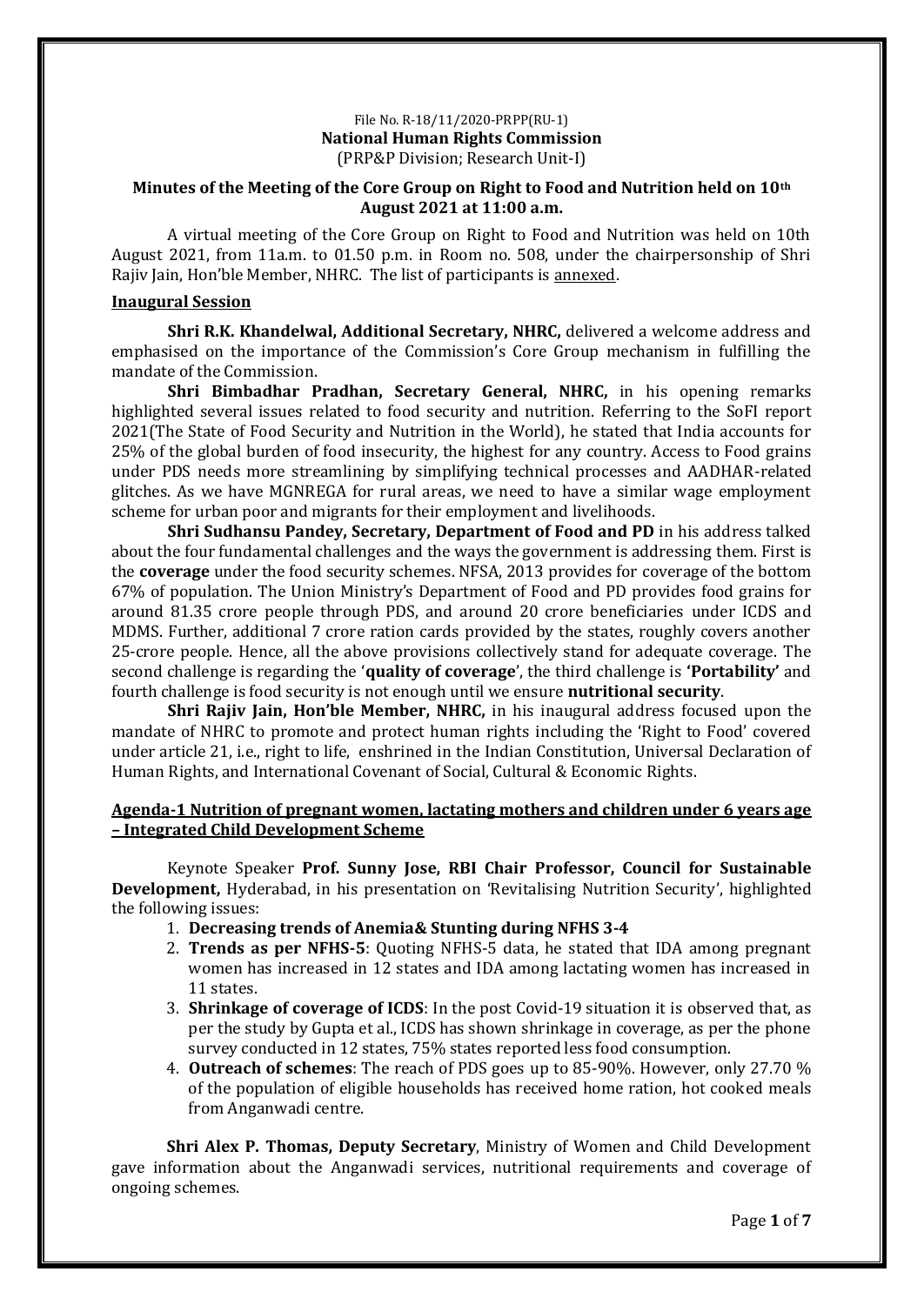The issues and suggestions highlighted during the **open discussion** are as follows:

## **Anganwadi Centres, staff and financing**

- 1. The States/UTs should consider reopening the Anganwadi centres with Covid-19 safety precautions. ICDS must be strengthened and revitalised.
- 2. Implementation of Poshan Abhiyan as a priority in the aspirational districts.
- 3. The outreach of the Public Distribution System is wider therefore, PDS may be utilised to leverage the nutrition goals of ICDS for coverage and effectiveness by including Millets, etc.

### **Ration**

- 4. The greater use of other items such as pulses, edible oils, millets, etc, may be promoted after having a cost benefit analysis.
- 5. Fortification of food grains should not be made mandatory as evidence related to regional implications, cost benefit analysis and nutritional impact is mixed and it needs to be further studied.

## **Pradhan Mantri Matru Vandana Yojna (PMMVY)**

6. The minimum maternity entitlement to be given to **all** pregnant women is ₹6000. Accordingly, PMMVY amount must be raised to at least ₹6000 and the benefit must be extended to all pregnant women and not just for the first live birth.

### **Others**

- 7. Child care service /crèche facility should be reestablished under the MGNREGA.
- 8. Junk food products containing high trans-fat often lack labelling.

### **Agenda-2 Nutrition of Children between 6 to 14 years - Mid-Day Meal Scheme**

Keynote Speaker **Dr. R. Hemalatha, Director, ICMR-NIN** in her presentation highlighted following major concerns:

- 1. The 6 to 14 years of age is a very critical time that has a lifetime impact on health, thus needing due attention, especially when it is about a female child.
- 2. There is a significant percentage of adolescents suffering from under nutrition.
- 3. An increase in pre-diabetic and triglycerides symptoms is observed in 10% of adolescents, for both the categories.4% of children have an increase in cholesterol and high LDL, and 28% of them have a low HDL.
- 4. A lack in the consumption of milk and curd poses a risk of hypertension in children. There are also high chances of Insulin resistance metabolic syndrome, causing increased risk of CVD & DM2 in children due to the consumption of unhealthy food.

**Shri G. Vijay Bhaskar, Director, Department of School Education& Literacy** gave a presentation about the Mid Day Meals Scheme and other initiatives of the Government under the concerned agenda.

The suggestions/issues highlighted during the **open discussion** are as follows:

### **Opening of Schools**

**1.** The steps should be taken to reopen schools with adequate safety precautions and vaccination for teachers.

### **Nutritional Value**

- **2.** There is a need for a revision in the nutritional norms of the food provided under the Mid Day Meal scheme including a breakfast as well as incorporating vegetables, fruits, eggs, pulses, millets and milk products.
- **3.** In terms of systems for MDMs the recommendation should be to use SHGs etc rather than NGOs or religious bodies that exert their own choices and non-nutritionally considered limitations upon the population.

### **Coverage**

**4.** Mid-Day Meal flagship programme should have coverage till 12th standard.During Covid-19, the meals or ration and cooking cost (in case where schools are shut) should not only be provided for "working days" but all days.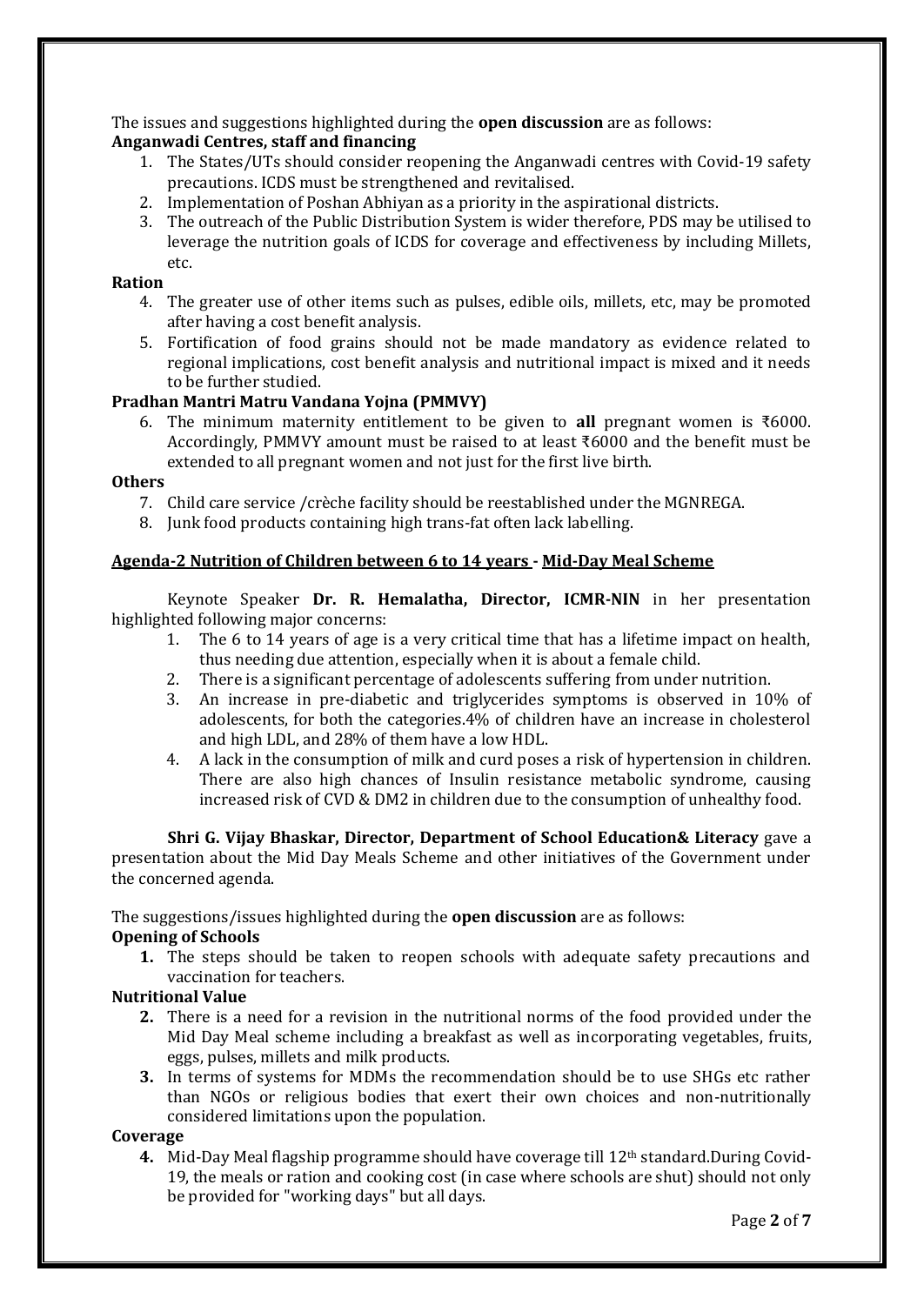**5.** MDM cooks' honorarium should be relooked

### **Inadequacy of Data**

**6.** The number of SAM children identified depends on the number of children actually measured/screened at the ICDS centres. Without that denominator it is hard to know or compare ICDS program data to the NFHS findings as well.

### **Kitchen Gardens**

**7.** There is a need to have more insight into the implementation of school nutrition gardens.

### **Agenda-3 One Nation One Ration Card Scheme (ONORC): Implementation, challenges and way forward**

**Shri S. Jagannathan, Joint Secretary, Department of Food and PD** gave a presentation on One Nation One Ration Card Scheme (ONORC).

**Dr Dipa Sinha, Core Group Member,** made a presentation on issues and the way forward of One Nation One Ration Card Scheme (ONORC). The issues highlighted by her and the following discussion are:

### **One Nation One Ration Card Scheme (ONORC): Issues**

- 1. The number of transactions has increased but most are still intrastate and few interstate.
- 2. Not all members of a family migrate, so how this can be dealt with at implementation level when one family member is in another state and others are in another.
- 3. The technological issues such as biometric failures, network issues, etc are there. It should include manual override protocol.
- 4. The drive of card cancellation should be done carefully and sensibly.

### **Coverage Revision**

- 5. There is a need for revising coverage under NFSA by using population estimates projected by MH&FW.
- 6. Some states are giving additional coverage but that is on their own and they get the grains at a higher price.
- 7. Universal PDS should be the immediate response.

## **Data Paucity**

8. There is a huge paucity of data; a proper database needs to be maintained.

## **Immediate Food Relief**

9. The Government may consider giving food relief for at least 2-3 years to all needy people whether they are in the NFSA beneficiaries list or not.

## **Research**

10. A Research Study may be undertaken on experience of ONORC as in Chhattisgarh CORE PDS experience it was seen that many of the portability transactions were intradistrict in very close by areas, not of migrants but people using better quality shops (better timings, better dealer etc).

The written suggestions provided by **Shri Santosh Mehra, DG (Inv), NHRC** are as follows:

- 1. FCI is presently holding more than 2  $\frac{1}{2}$  times of the stipulated Buffer stocks of the food grains. it is prudent to distribute food grains to the maximum number of people in the least possible time.
- 2. The entire focus of MGNREGA is on asset creation. Some percentage of workers can be utilized for delivery of food (including cooked food under ICDS& MDMS) during lockdown.
- 3. The logistics and transportation models and the "Cloud Kitchen Concept" of UNICORNS like Zomato, Swiggy etc should be studied.
- 4. Minimum Support Price should be considerably increased for crops like pulses, palm oil, soyabean, millets, etc.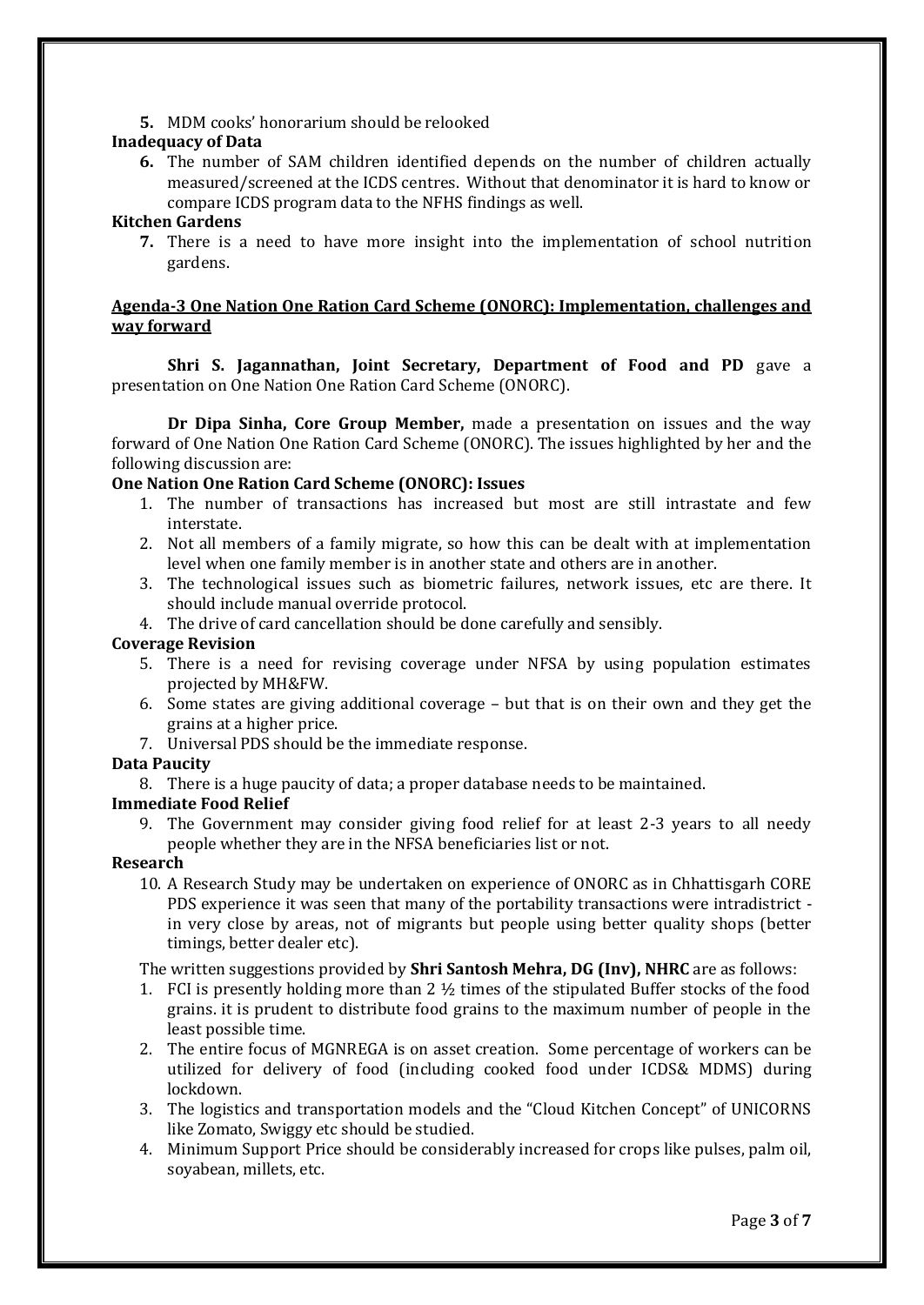In his **concluding remark, Hon'ble Member, Shri Rajiv Jain** said, it is evident in this discussion that technology alone is not the solution. The discussion was very enriching and some crucial recommendations emerged such as opening Anganwadi centres and schools with appropriate precautions, need of conducting census and other surveys to meet the inadequacy of data, coverage of non NFSA beneficiaries, etc. There are numerous challenges ahead but together we can conquer them all.

## **The major Recommendations emanated out of the meeting are as follows:**

## **ICDS and Maternity Entitlements**

1. Open schools and Anganwadi centres across the country following Covid-19 safety protocols. Have a policy on when these need to be closed depending on local R0 and positivity rates.

## **(Action by: States/UTs)**

- 2. ICDS functioning including supplementary nutrition, preschool education, growth monitoring, referral, health and nutrition services must be revitalized and strengthened. Towards this, the budget for ICDS that has been reduced must be restored and increased, Anganwadi workers' and helpers' remuneration enhanced and all vacancies in all posts including CDPOs and supervisors need to be filled.
- 3. Supplementary nutrition under ICDS needs to be enhanced in the present situation with inclusion of food items of high nutritional value such as milk, fruit and eggs.
- 4. The NFSA mandates at least ₹6000 for **all** pregnant women as maternity entitlement. The PMMVY must be accordingly revised to increase the amount to ₹6000 and include all pregnant women and not just the first live birth.

## **(Recomm. No. 2 to 4 Action by: Ministry of Women & Child Development)**

## **Mid-Day Meals**

5. Nutrition support being given in the forms of food security allowance is too low and not meeting the requirements of children during these times of economic distress. As long as schools are closed, it is better to give support in the form of dry rations or hot cooked meals where possible.

## **(Action by: States/UTs)**

6. The mid-day meals must include food items of high nutritional value such as eggs, milk and fruits. The nutritional and financial norms must be revised accordingly.

## **(Action by: States/UTs)**

7. The food supplied in mid-day meals must be through appointment of local cooks and SHGs.

## **(Action by: States/UTs)**

- 8. The government must consider introducing a breakfast in school meals and also enhancing the mid-day meal provision to class 10/12.
- **9.** The honorarium to mid-day meal cooks needs to be relooked.

## **(Recomm. No. 8 & 9 Action by: Dept. of School Education & Literacy, Ministry of Education)**

**PDS and ONORC**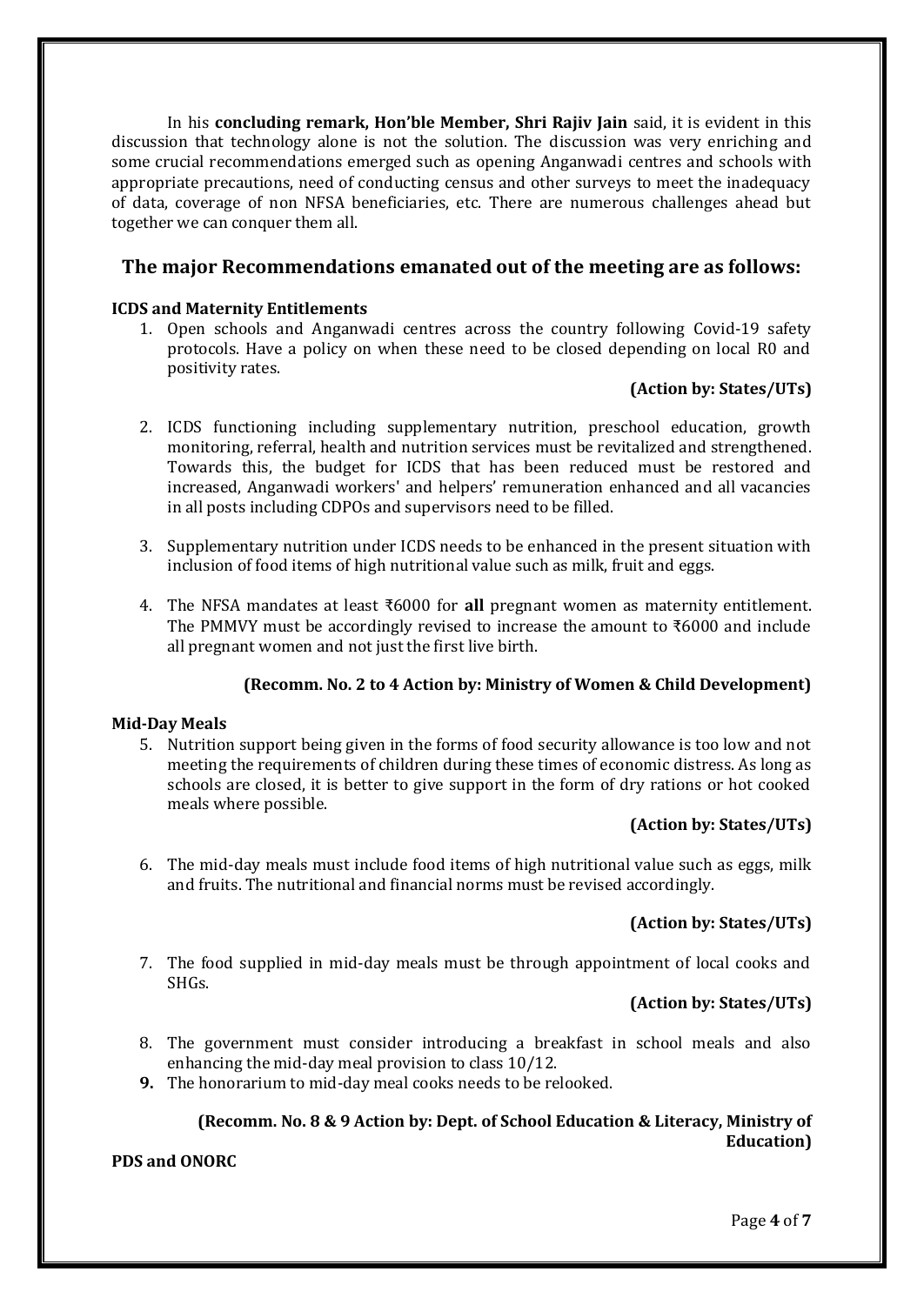- 10. PDS must not be only cereal focused but also include pulses and edible oils to improve the dietary diversity of people.
- 11. For at least the next one year, given the fallout of the pandemic situation, PDS must include all those who are needy but not included in the NFSA beneficiary list.
- 12. The central government must contribute towards such an expansion in PDS given the state of finances of state governments as well as the excess stocks of foodgrains in FCI godowns.
- 13. A study needs to be conducted of the implementation of the ONORC scheme so far, particularly to assess how far it is able to help with portability of entitlements for interstate migrant workers.
- 14. Given biometric and network difficulties, other alternatives to Aadhaar-based PoS based transactions under ONORC must be explored.

### **Other**

- 15. The evidence on the efficacy of mandatory fortification is patchy. More studies are needed on the nutritional implications, cost-effectiveness and impact on food systems before mandatory fortification is made a norm.
- 16. Data on food insecurity and hunger needs to be collected at regular intervals.

### **(Recomm. No. 10 to 16 Action by: Dept. of Food & PD, Ministry of CA, Food & PD)**

The meeting concluded with the vote of thanks by **Dr MDS Tyagi, Joint Director (Research), NHRC**.

\*\*\*\*\*\*\*\*\*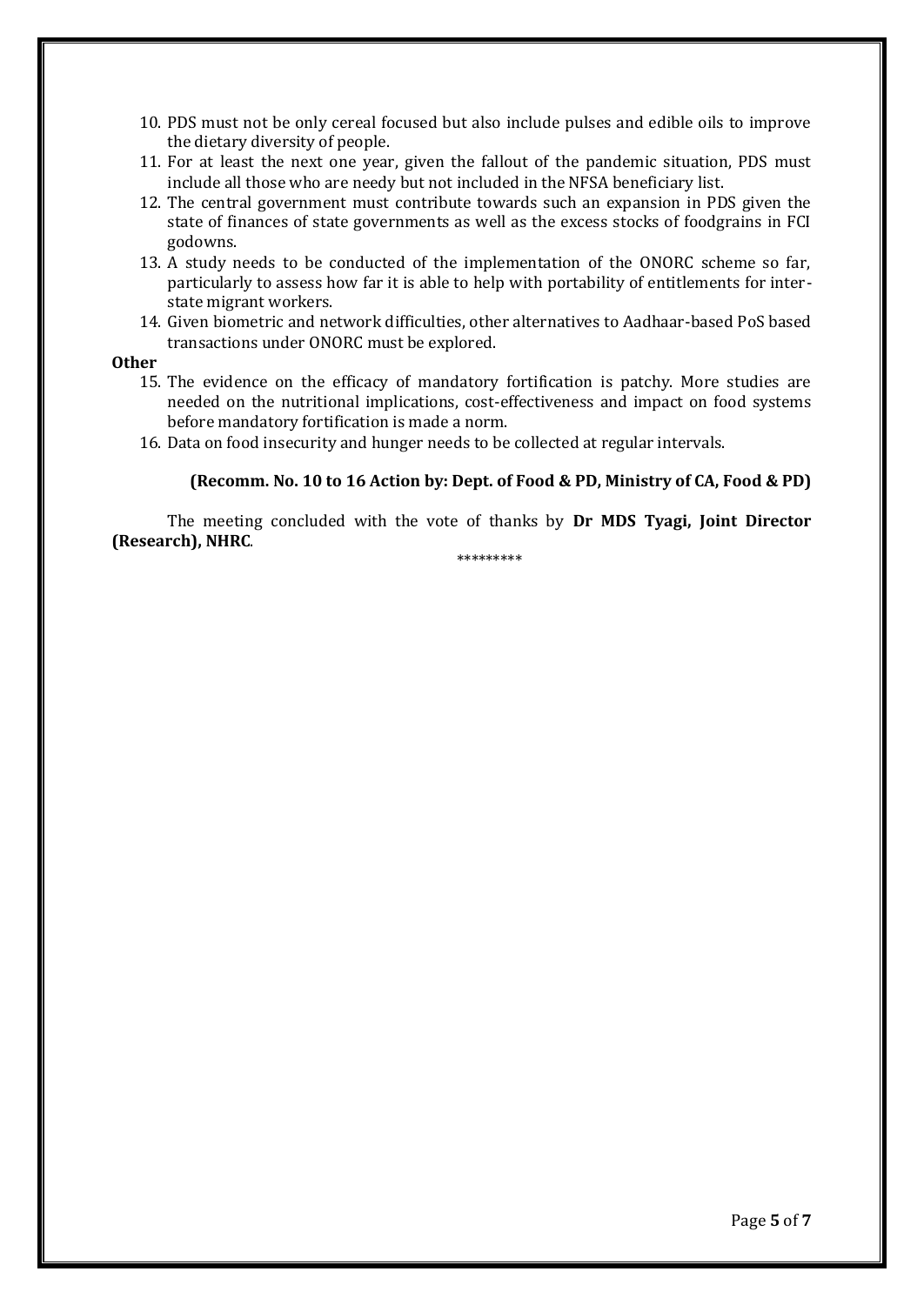### **Annexure-I**

### **List of Participants**

### **Core Group Members**

- 1. Dr Vandana Prasad, Founding Secretary and National Convener, Public Health Resource Network
- 2. Ms Kavita Srivastava, National Secretary PUCL, Rajasthan
- 3. Dr Dipa Sinha, Assistant Professor, School of Liberal Studies, Ambedkar University, Delhi
- 4. Ms. Kavitha Kuruganti, National Convener, Alliance for Sustainable and Holistic Agriculture
- 5. Shri Sanjeev Chadha, Managing Director, NAFED
- 6. Mr Vijay Sharma,The Akshaya Patra Foundation

### **Special Invitees**

- 7. Prof. Sunny Jose, RBI Chair Professor, Council for Sustainable Development, Southern Regional Centre, Hyderabad
- 8. Prof. S.K. Singh, Professor, International Institute for Population Sciences, Mumbai
- 9. Ms Purnima Menon, Senior Research Fellow, International Food Policy Research Institute (IFPRI)
- 10. Dr Amit Kumar Basantaray, Assistant Professor, Central University of Himachal Pradesh
- 11. Dr Amrita Dhiman, Assistant Professor, Development Management Institute, Patna

### **Government Officials from Ministry/Department**

- 12. Shri Sudhanshu Pandey, Secretary, Department of Food and PD
- 13. Dr R. Hemalatha, Director, ICMR-NIN, Hyderabad
- 14. Shri S. Jagannathan, Joint Secretary, Department of Food and PD
- 15. Shri Vijay Bhaskar, Director, Dept. of School Education and Literacy, M/o Education
- 16. Shri Alex P. Thomas, Deputy Secretary, M/o Women and Child Development
- 17. Ms Sutapa Mukherjee, Dy. Technical Adviser, M/o Women and Child Development
- 18. Shri Hemant Kumar Meena, Deputy Secretary, NITI Aayog

### **NHRC Officials**

- 19. Shri Rajiv Jain, Hon'ble Member *(Chair)*
- 20. Justice Shri Mahesh Mittal Kumar, Hon'ble Member
- 21. Shri Bimbadhar Pradhan, Secretary General
- 22. Shri Santosh Mehra, DG(Inv)
- 23. Shri R.K. Khandelwal, Additional Secretary (A&R)
- 24. Shri Surajit Dey, Registrar (Law)
- 25. Ms Anita Sinha, Joint Secretary (P&T)
- 26. Dr MDS Tyagi, Joint Director (Research)
- 27. Shri Arun Kumar Tewari, Section Officer (RU-I)
- 28. Mr Maninder Singh, JRC
- 29. Ms Smriti Pandey, JRC
- 30. Mr Masroof Anwer, JRC
- 31. Ms Riya Mehra, JRC